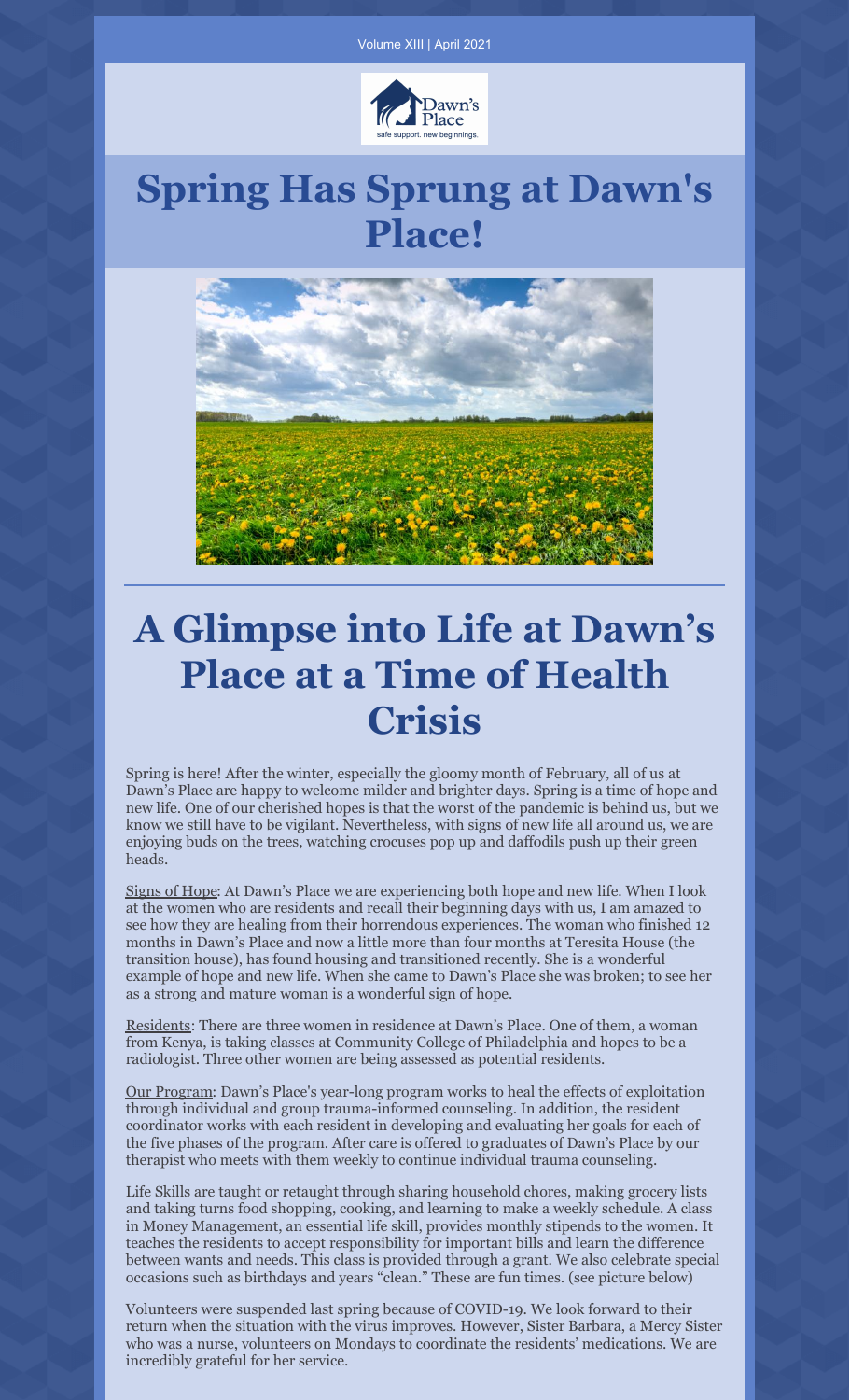Buildings: Last November we received a grant to renovate the third floor of Teresita House to make it accessible for two more residents. Since both houses are on the list of historic homes, their status complicates the process. We have been working with Ballard Spahr, our pro-bono lawyers, to address legal issues involved with our plans to renovate.

Bad news/good news - Dawn's Place house lost heat for three days during a very cold spell last month. The electricity also went out and we had plumbing problems at the same time. Thanks to a Facebook fundraiser, more than \$3,000 was raised in 24 hours. Thank you for your outpouring of concern.

We are deeply grateful for our many supporters and all who join us in our mission of hope and healing. Without you we could not provide the services that are so critical for the healing process. Thank you.

*-Sister Kathleen Coll SSJ, Executive Director of Dawn's Place*

#### **A word from Shevaun Brannigan, Development Director**

It was one of the coldest February days on record, and I was on my way to work when Sister Kathleen Coll called me and said, "You'll have to step over the air mattresses when you get here." What? Turns out, the heat had gone out for several days at Dawn's Place, and the residents were sleeping in the nearby offices. Not only had the boiler broken, but the electricity had gone out when staff tried plugging in space heaters.

When I got to the offices, the residents were going about their day, but the air mattresses (bought solely for the heat going out) were still out. I thought about each resident an air mattress represented, all the women had already been through, and felt so powerless. That's when Sister Kathleen popped in, dismayed the boiler bill would be at least \$3,000, an unanticipated, budget-breaking sum for our small nonprofit.

As the Director of Development, I started a modest Facebook fundraiser for Dawn's Place. *In less than 24 hours we reached our stretch goal, ultimately raising \$3,210.*Without our community, this would have been impossible. We are so grateful to the many individuals who teamed together to keep Dawn's Place residents warm. Your gifts to Dawn's Place provide more comfort than you even know. Thank you.





Visit our [website](http://ahomefordawn.org) to learn more about Dawn's Place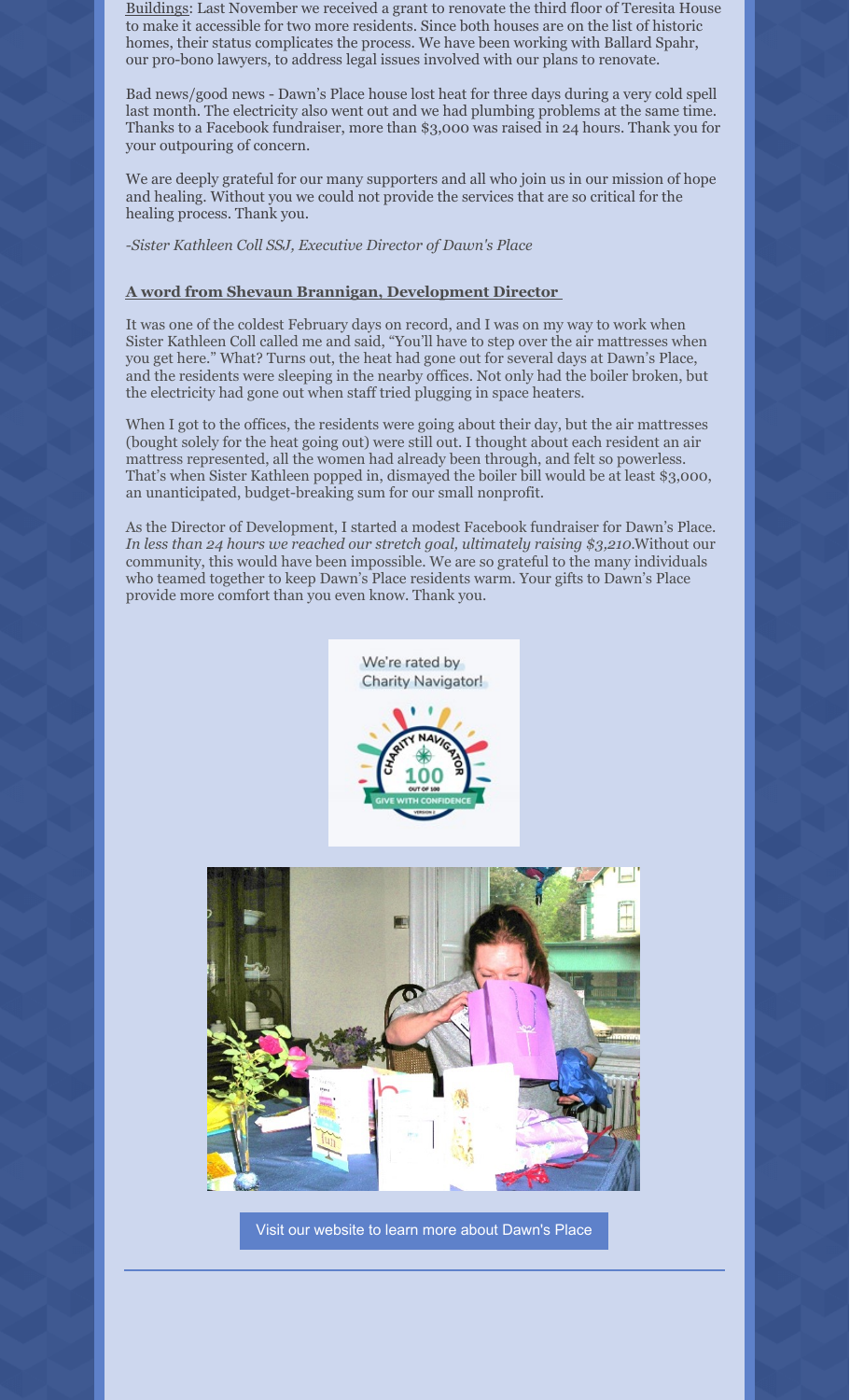

Wait for it... wait for it!

#### The Dawn's Palette Virtual Art Auction is coming. Yes, that's right!

BUT, you will have to wait until May 16 to start your bidding. Bidding will last until May 30.

Take part and bid on line on over two dozen original works of art from exceptional local artists, who are selling their works through our auction. A portion of the profits will go to Dawn's Place to help us continue our rehabilitation and educational programs for survivors.

Bidding will begin from just over \$100 (plus shipping). Choose from a variety of styles and media at our first ever virtual art auction! We are so excited about the works that we will be presenting.

More information will be posted on our Facebook page and website. If we have your email, you will also receive one detailing all you need to know. (See how important it is that we have your email!)

Mark your calendar for Dawn's Palette Virtual Art Auction, May 16 through May 30. You won't want to miss these fabulous works of art. Here's your chance to add something beautiful and unique to your home while helping Dawn's Place fight something ugly in ministering to survivors of commercial sex trafficking.

**More Details to come! Stay tuned!** 

# **Dawn's Place Needs Your Help!**

Dawn's Place is Committed to Serving Our Residents During the COVID-19 Pandemic.



Dawn's Place has had to replace volunteers with paid staffing during the COVID-19 crisis. Any amount that you are able to donate would be so appreciated to help us keep our doors open during these unprecedented times.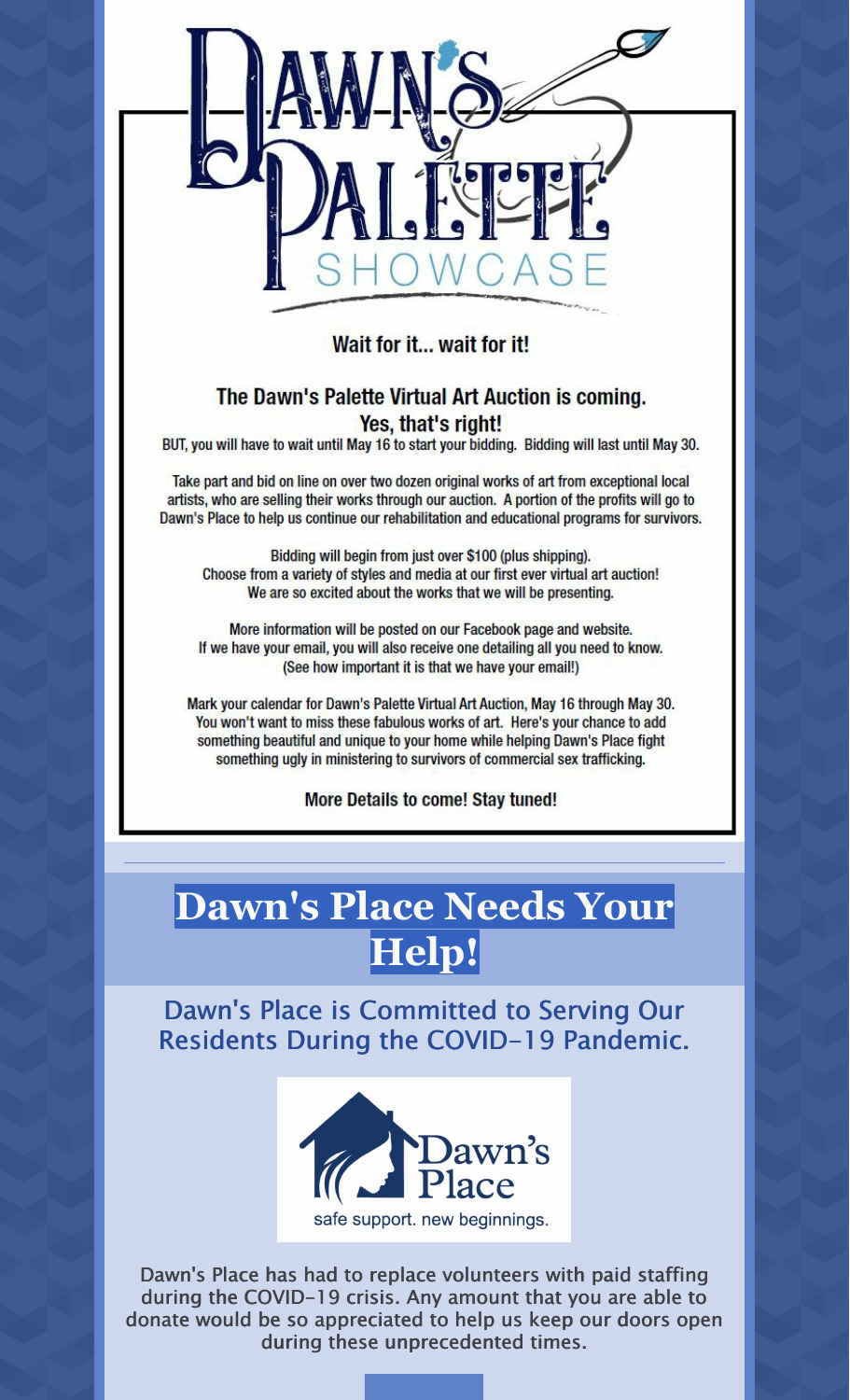### **Dawn's Place Pays it Forward**

Dawn's Place is excited to be working with a local homeless shelter, or organization for those in housing [transition.](https://www.etsy.com/listing/946866375/donate-a-dawns-place-mask-to-a-homeless) For every \$10 donated to the Pay it Forward option, we will send a Dawn's Place mask to the shelter, helping spread awareness of Dawn's Place's important mission, as well as keep other vulnerable populations safer from COVID-19.

So if you've wanted to help Dawn's Place, but are up to your ears in masks, this is a great way to Pay it Forward and support those who call Dawn's Place home, and those who are currently homeless, with one purchase!

We share our thanks to model Brendale, who began as a resident but has become a vital part of the Dawn's Place staff! There's a big smile on under that mask, thanks to you and the rest of the Dawn's Place support system!



## **Legislative and Advocacy Updates**

March is National Women's History Month. As advocates working to end violence against women, this month holds particular importance. Those of us who support and partner with Dawn's Place have the privilege to be a small part of the journey to justice and healing. This month, take a moment to celebrate and acknowledge the women who have made a difference in your life. Take a moment to consider the strength and resilience of the women in Dawn's Place, who have dedicated themselves to overcoming their trauma and to focusing on their recovery. Celebrate their successes.

But we must also acknowledge how much work is left to accomplish. We must not forget that our society continues to downplay systemic racism and misogyny. The recent shootings in Atlanta demonstrate the oversexualization of Asian women in the United States. Law enforcement's response was an active minimization of a hate crime against women. Mourn the loss of the eight individuals senselessly murdered for one man's "bad day."

Stand with women. Celebrate their success and use it to fuel the work that remains.

#### *-Shea M. Rhodes, Esquire*

*Dawn's Place Board Member*

*Director and Co-Founder of Villanova Law Institute to Address Commercial and Sexual Exploitation*